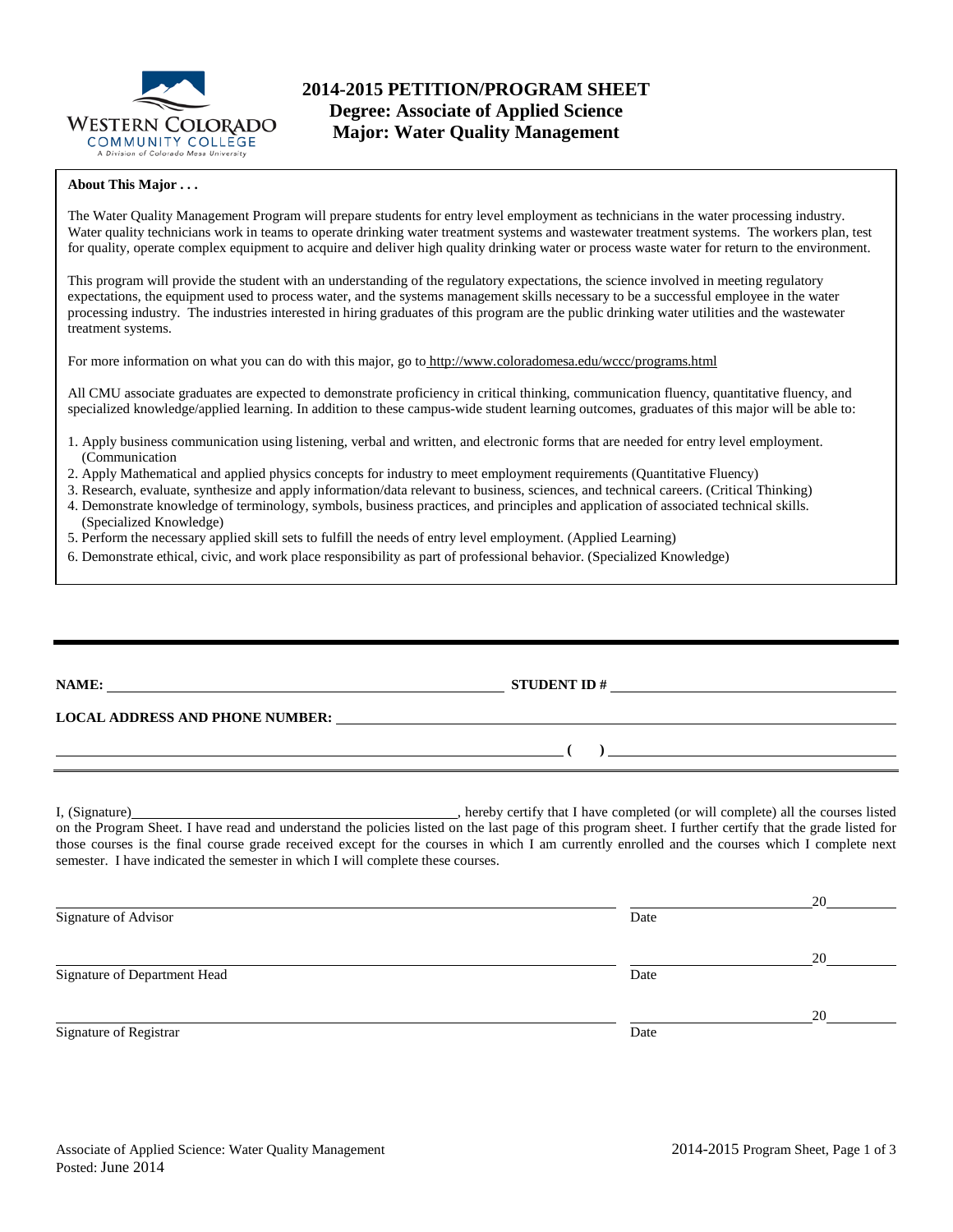#### **Students should work closely with a faculty advisor when selecting and scheduling courses prior to registration.**

Degree Requirements:

- 68 semester hours total (A minimum of 16 taken at CMU in no fewer than two semesters).
- 2.00 cumulative GPA or higher in all CMU coursework
- A grade of "C" or higher must be achieved in all coursework toward major content area.
- Pre-collegiate courses (usually numbered below 100) cannot be used for graduation.
- A student must follow the CMU graduation requirements either from 1) the program sheet for the major in effect at the time the student officially declares a major; or 2) a program sheet for the major approved for a year subsequent to the year during which the student officially declares the major and is approved for the student by the department head. Because a program may have requirements specific to the degree, the student should check with the faculty advisor for additional criteria. It is the student's responsibility to be aware of, and follow, all requirements for the degree being pursued. Any exceptions or substitutions must be approved by the student's faculty advisor and Department Head.
- When filling out the program sheet a course can be used only once.
- See the "Undergraduate Graduation Requirements" in the catalog for additional graduation information.

**GENERAL EDUCATION REQUIREMENTS** (Minimum 15 semester hours) See the current catalog for a list of courses that fulfill the requirements below. If a course is on the general education list of options and a requirement for your major, you must use it to fulfill the major requirement and make a different selection within the general education requirement.

| Course No Title                                                                                                        | Sem.hrs Grade Term |  |
|------------------------------------------------------------------------------------------------------------------------|--------------------|--|
| <b>Communication:</b> (6 semester hours)<br><b>ENGL 111 English Composition</b><br><b>ENGL 112 English Composition</b> | 3<br>3             |  |
| $-OR-$                                                                                                                 |                    |  |
| <b>ENGL 111 English Composition and</b><br>SPCH 101 Interpersonal Communication or<br>SPCH 102 Speechmaking            | 3<br>3<br>3        |  |

Course No Title Sem.hrs Grade Term

**Mathematics:** (Minimum 3 semester hours) MATH 108 Technical Mathematics 4 (or higher level)

**Social Sciences, Natural Science, Fine Arts, or Humanities or Selected Applied Studies Courses\*** (Minimum 6 semester hours)

| - Contract Annual Contract Annual Contract Annual Contract Annual Contract Annual Contract Annual Contract Ann |                                                                                                                                                                                                                               |
|----------------------------------------------------------------------------------------------------------------|-------------------------------------------------------------------------------------------------------------------------------------------------------------------------------------------------------------------------------|
|                                                                                                                |                                                                                                                                                                                                                               |
| ,我们也不会有什么?""我们的人,我们也不会有什么?""我们的人,我们也不会有什么?""我们的人,我们也不会有什么?""我们的人,我们也不会有什么?""我们的人                               | the control of the control of the control of the control of the control of the control of the control of the control of the control of the control of the control of the control of the control of the control of the control |
|                                                                                                                |                                                                                                                                                                                                                               |

#### **OTHER LOWER DIVISION REQUIREMENTS**

**Wellness** (2 semester hours) KINE 100 Health and Wellness 1

| .            |  |
|--------------|--|
| and Wellness |  |

# KINA  $1 \quad \qquad$   $\qquad$   $\qquad$   $\qquad$   $\qquad$   $\qquad$   $\qquad$   $\qquad$   $\qquad$   $\qquad$   $\qquad$   $\qquad$   $\qquad$   $\qquad$   $\qquad$   $\qquad$   $\qquad$   $\qquad$   $\qquad$   $\qquad$   $\qquad$   $\qquad$   $\qquad$   $\qquad$   $\qquad$   $\qquad$   $\qquad$   $\qquad$   $\qquad$   $\qquad$   $\qquad$   $\qquad$   $\qquad$   $\qquad$   $\qquad$   $\q$

#### **ASSOCIATE OF APPLIED SCIENCE: COURSE REQUIREMENTS**

(51 semester hours)

|                 | <b>CHEM 121 Principles of Chemistry</b> | 4 |  |
|-----------------|-----------------------------------------|---|--|
|                 | CHEM 121L Principles of Chem Lab        |   |  |
| <b>WOMS 100</b> | Intro to Water Quality                  | 3 |  |
| <b>WOMS 105</b> | Calculations for WOM                    | 4 |  |
| <b>WOMS 106</b> | Mech/Phys Treatment                     | 3 |  |
| <b>WOMS 109</b> | <b>Water Distribution</b>               | 3 |  |
| <b>WOMS 116</b> | <b>Surface Water Treatment</b>          | 3 |  |
| <b>WOMS 118</b> | Wastewater Collect Syst                 | 3 |  |
| <b>WOMS 119</b> | <b>Water Ouality Analysis</b>           | 4 |  |
| <b>WOMS 227</b> | <b>Utility Management</b>               | 3 |  |
| <b>WOMS 212</b> | <b>Drinking Water Regulations</b>       | 4 |  |
| <b>PROS 100</b> | Intro to Process Technology             | 3 |  |
| <b>PROS 110</b> | Safety, Health, and Environment 3       |   |  |
| <b>PROS 210</b> | Pros Tech II: Systems                   |   |  |
| <b>PROS 130</b> | Instrumentation                         | 3 |  |
| TECI 110        | <b>Applied Physics</b>                  | 3 |  |
|                 |                                         |   |  |

\*Please see your advisor for requirements specific to this program.